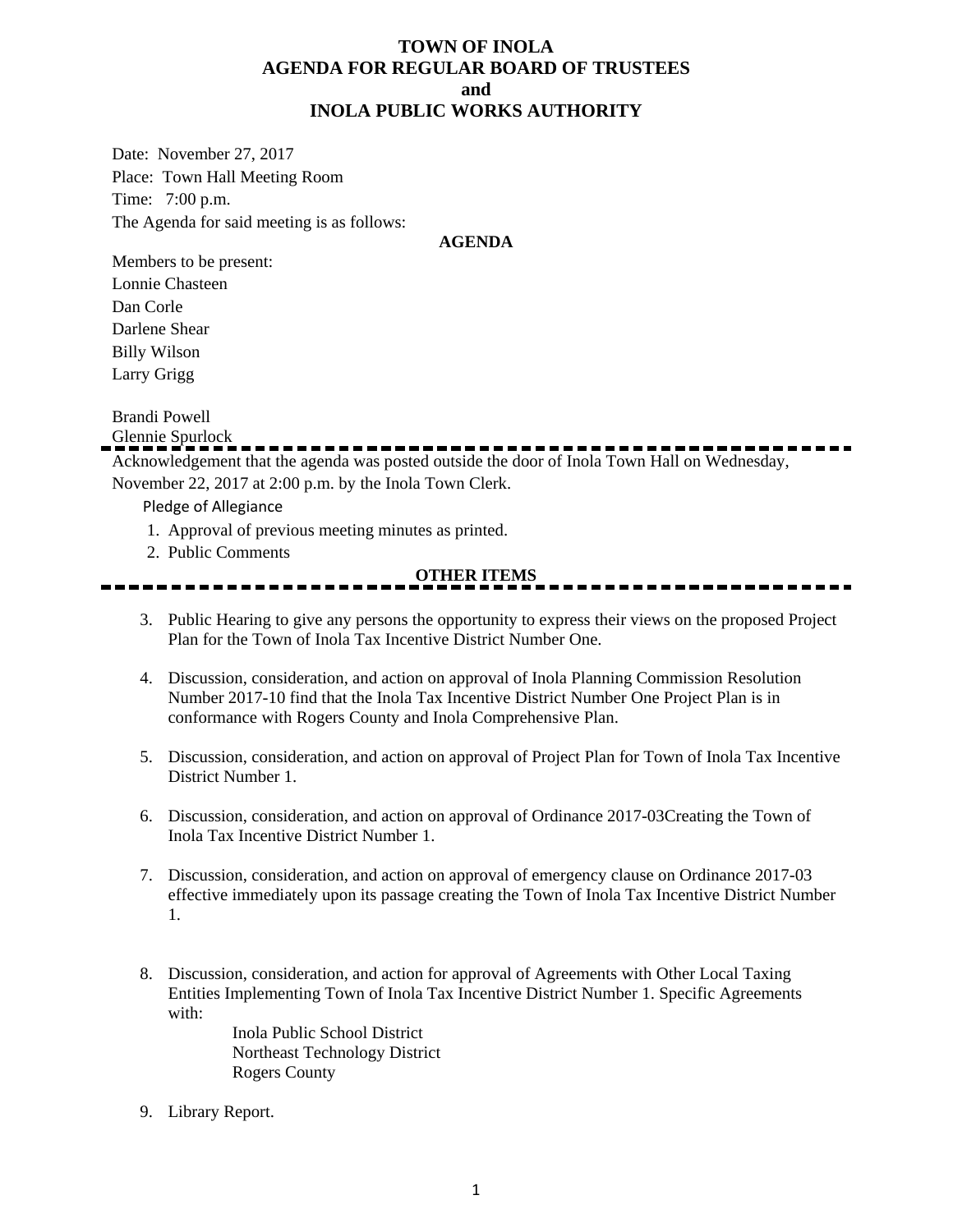### 10. Discussion, consideration, and action to decide how the Town of Inola will pay the shared cost of \$41,055.00 to RCIDA for Mid America Planning, LLC. (LG)

11. Discuss Sales Tax Increase for ballot in 2018. (BW)

### **STREET, PARK AND CEMETERY**

 **POLICE AND FIRE** \_\_\_\_\_\_\_\_\_\_\_\_\_\_\_

12.Discussion, consideration, and action on Court procedures. (DC)

# **FINANCE AND AUDIT**

- 13. Treasurer's report
- 14. Motion to go into PWA.
- 15. Return from PWA.
- 16. Approval of purchase orders as initialed.

## **MAYOR'S COMMENTS**

17. Motion to adjourn.